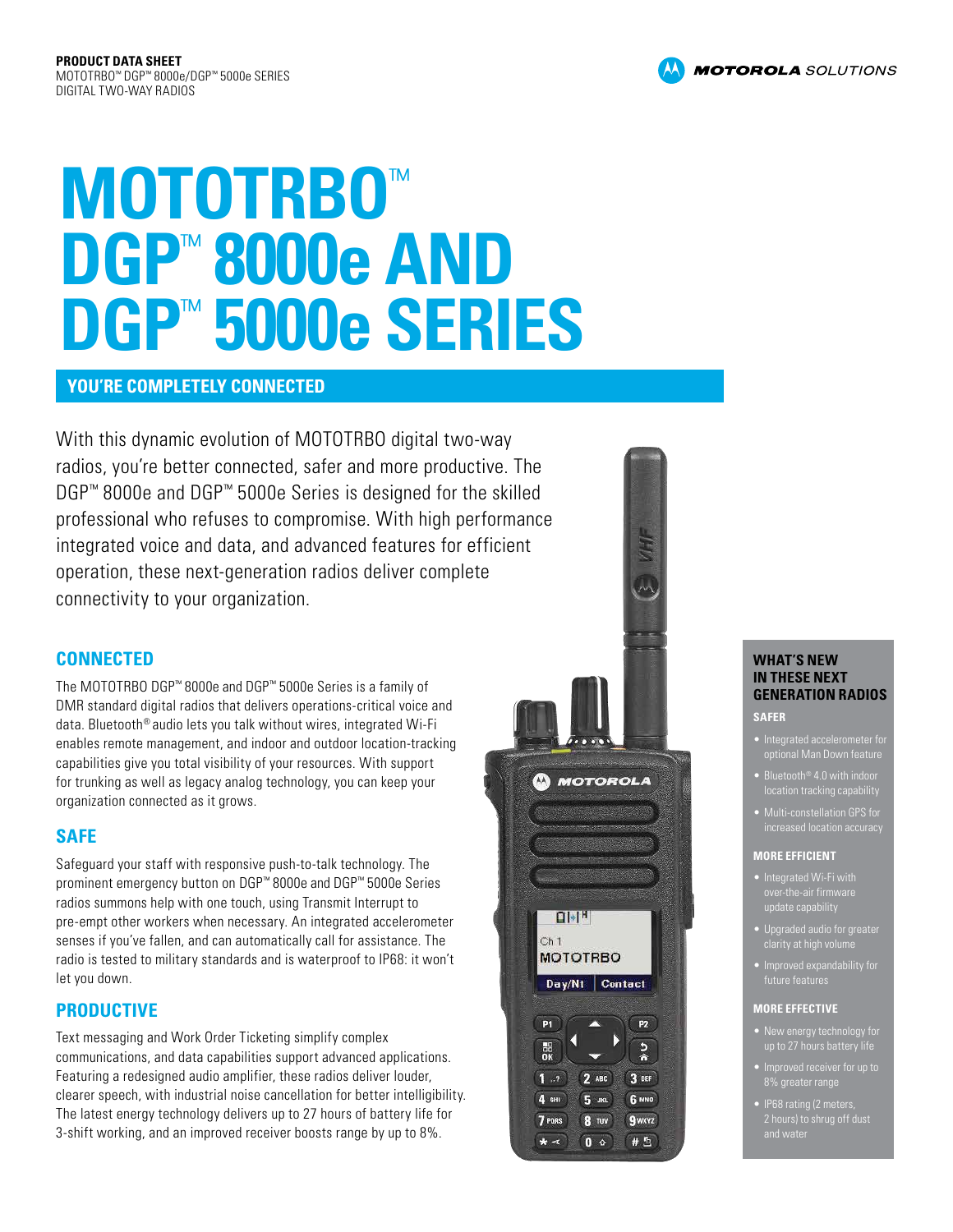#### **PRODUCT DATA SHEET**

MOTOTRBO™ DGP™ 8000e/DGP™ 5000e SERIES DIGITAL TWO-WAY RADIOS



|                                                                                      | <b>Full Keypad (FKP) Model</b>        |                 |                 |                               | No Keypad (NKP) Model                 |                 |             |                               |  |
|--------------------------------------------------------------------------------------|---------------------------------------|-----------------|-----------------|-------------------------------|---------------------------------------|-----------------|-------------|-------------------------------|--|
| Model Number                                                                         | DGP™8550e*, DGP™5550e                 |                 |                 |                               | DGP™8050e*, DGP™5050e                 |                 |             |                               |  |
| Band                                                                                 | VHF<br>350<br>UHF                     |                 |                 | 800                           | VHF                                   | 350             | UHF         | 800                           |  |
| <b>GENERAL SPECIFICATIONS</b>                                                        |                                       |                 |                 |                               |                                       |                 |             |                               |  |
| Frequency                                                                            | 136-174 MHz                           | 350-400 MHz     | 403-527 MHz     | 806-825 MHz,<br>851 - 870 MHz | 136-174 MHz                           | 350-400 MHz     | 403-527 MHz | 806-825 MHz.<br>851 - 870 MHz |  |
| High Power Output                                                                    | 5 W                                   | 4 W             | 4 W             | 2.5 W                         | 5 W                                   | 4 W             | 4 W         | 2.5 W                         |  |
| Low Power Output                                                                     | 1 W                                   | 1 W             | 1 W             | 1 W                           | 1 W                                   | 1 W             | 1 W         | 1 W                           |  |
| <b>Channel Spacing</b>                                                               | 12.5, 20, 25 kHz                      |                 |                 |                               |                                       |                 |             |                               |  |
| <b>Channel Capacity</b>                                                              | 1000                                  |                 |                 |                               | 32                                    |                 |             |                               |  |
| Dimensions (H x W x D),<br>Radio + Slim Battery                                      | 130 x 55 x 36 mm (5.1 x 2.2 x 1.4 in) |                 |                 |                               | 130 x 55 x 34 mm (5.1 x 2.2 x 1.3 in) |                 |             |                               |  |
| Weight, Radio + Slim Battery                                                         | 315 g (11 oz)                         |                 |                 |                               | 290 g (10 oz)                         |                 |             |                               |  |
| Dimensions (H x W x D),<br>Radio + High Capacity Battery                             | 130 x 55 x 41 mm (5.1 x 2.2 x 1.6 in) |                 |                 |                               | 130 x 55 x 40 mm (5.1 x 2.2 x 1.6 in) |                 |             |                               |  |
| Weight, Radio + High Capacity<br>Battery                                             | 347 g (12 oz)                         |                 |                 |                               | 322 g (11 oz)                         |                 |             |                               |  |
| <b>FCC Description</b>                                                               | AZ489FT7066                           | ÷.              | AZ489FT7065     | AZ489FT7067                   | AZ489FT7066                           | ÷.              | AZ489FT7065 | AZ489FT7067                   |  |
| Digital / Analog Battery Life <sup>1</sup> ,<br>Slim 1650 mAh Battery                | 16.0 / 12.0 hrs                       | 15.5 / 11.5 hrs |                 | 15.5 / 12.0 hrs               | 16.0 / 12.0 hrs                       | 15.5 / 11.5 hrs |             | 15.5 / 12.0 hrs               |  |
| Digital / Analog Battery Life <sup>1</sup> ,<br>High Capacity 2250 mAh Battery       | 22.0 / 16.5 hrs                       |                 | 21.0 / 16.0 hrs | 21.0 / 17.5 hrs               | 22.0 / 16.5 hrs                       | 21.0 / 16.0 hrs |             | 21.0 / 17.5 hrs               |  |
| Digital / Analog Battery Life <sup>1</sup> ,<br>High Capacity LV 3000 mAh<br>Battery | 29.0 / 22.0 hrs                       |                 | 28.0 / 21.5 hrs | 28.0 / 23.0 hrs               | 29.0 / 22.0 hrs                       | 28.0 / 21.5 hrs |             | 28.0 / 23.0 hrs               |  |
| Power Supply (Nominal)                                                               | 7.5V                                  |                 |                 |                               |                                       |                 |             |                               |  |
| <b>RECEIVER SPECIFICATIONS</b>                                                       |                                       |                 |                 |                               |                                       |                 |             |                               |  |
| Analog Sensitivity (12dB SINAD)                                                      | $0.16$ uV                             |                 |                 | 0.22 uV                       | $0.16$ uV                             |                 |             | 0.22 uV                       |  |
| Digital Sensitivity (5% BER)                                                         | $0.14$ uV<br>$0.19$ uV                |                 |                 |                               |                                       | $0.19$ uV       |             |                               |  |
| <b>Frequency Stability</b>                                                           | $\pm$ 0.5 ppm                         |                 |                 |                               |                                       |                 |             |                               |  |

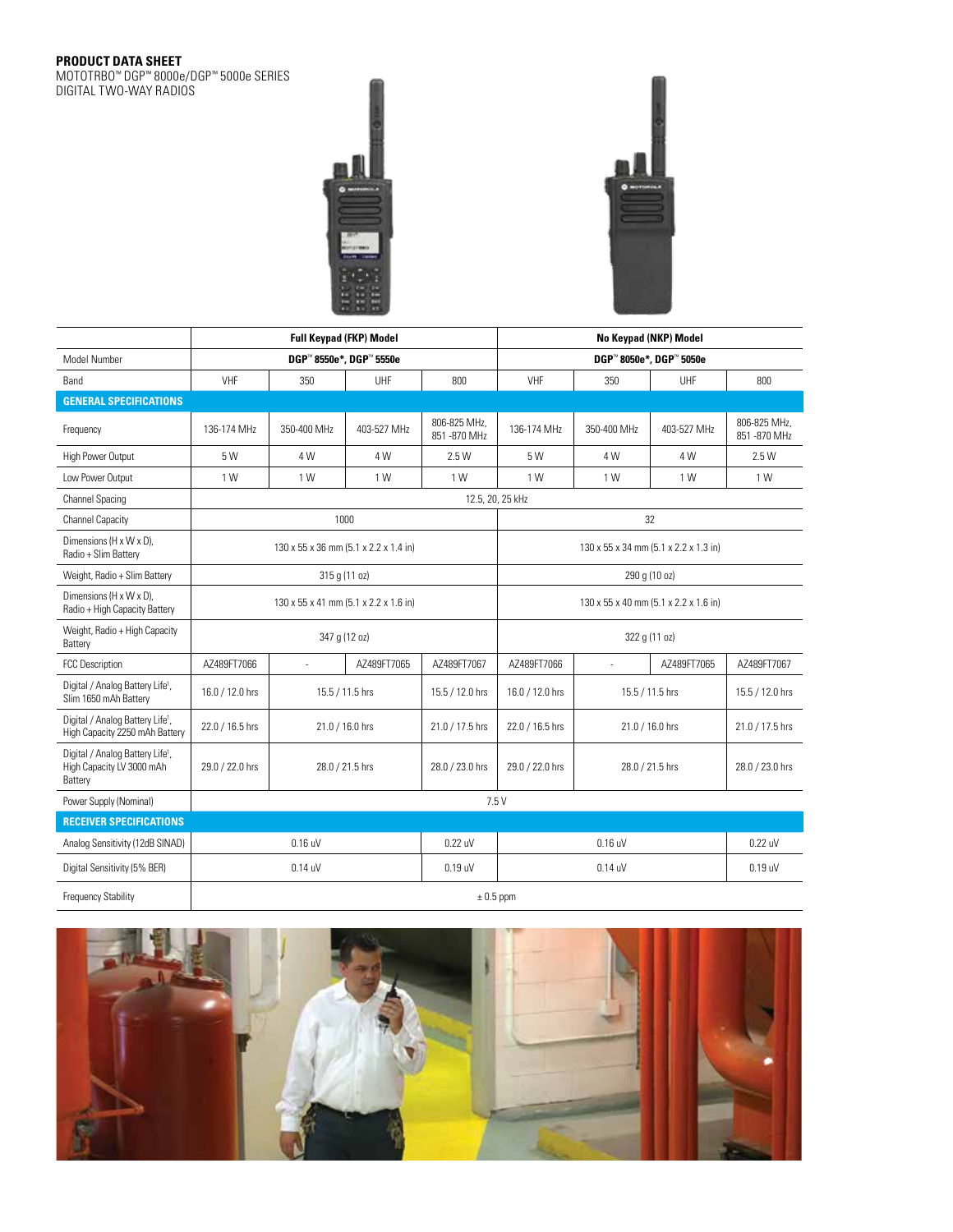#### **PRODUCT DATA SHEET**

MOTOTRBO™ DGP™ 8000e/DGP™ 5000e SERIES DIGITAL TWO-WAY RADIOS

#### **ALL MODELS**

| <b>TRANSMITTER SPECIFICATIONS</b>                              |                                                                                                                                 |  |  |  |  |
|----------------------------------------------------------------|---------------------------------------------------------------------------------------------------------------------------------|--|--|--|--|
| Hum and Noise                                                  | -40 dB (12.5 kHz channel),<br>-45 dB (25 kHz channel)                                                                           |  |  |  |  |
| <b>Conducted Spurious Emissions</b><br>(TIA603D)               | -57 dBm                                                                                                                         |  |  |  |  |
| <b>4FSK Digital Modulation</b>                                 | 12.5 kHz Data: 7K60F1D and 7K60FXD<br>12.5 kHz Voice: 7K60F1F and 7K60FXF<br>Combination of 12.5 kHz Voice and Data:<br>7K60F1W |  |  |  |  |
| Digital Protocol                                               | FTSI TS 102 361**                                                                                                               |  |  |  |  |
| <b>Conducted/Radiated Emissions</b><br>(TIA603D)               | -36 dBm < 1GHz, -30 dBm > 1GHz                                                                                                  |  |  |  |  |
| Adjacent Channel Power                                         | 60dB (12.5 kHz channel),<br>70dB (25 kHz channel)                                                                               |  |  |  |  |
| <b>RECEIVER SPECIFICATIONS</b>                                 |                                                                                                                                 |  |  |  |  |
| Hum and Noise                                                  | -40 dB (12.5 kHz channel),<br>-45 dB (25 kHz channel)                                                                           |  |  |  |  |
| <b>Conducted Spurious Emissions</b><br>(TIA603D)               | $-57$ dBm                                                                                                                       |  |  |  |  |
| Intermodulation (TIA603D)                                      | 70 dB                                                                                                                           |  |  |  |  |
| Adjacent Channel Selectivity,<br>(TIA603A)-1T                  | 60 dB (12.5 kHz channel),<br>70 dB (25 kHz channel)                                                                             |  |  |  |  |
| Adjacent Channel Selectivity,<br>(TIA603D)-2T and (TIA603C)-2T | 45 dB (12.5 kHz channel),<br>70 dB (25 kHz channel)                                                                             |  |  |  |  |
| Spurious Rejection (TIA603D)                                   | 70 dB                                                                                                                           |  |  |  |  |
| <b>AUDIO SPECIFICATIONS</b>                                    |                                                                                                                                 |  |  |  |  |
| Digital Vocoder Type                                           | AMBF+2™                                                                                                                         |  |  |  |  |
| Audio Response                                                 | TIA603D                                                                                                                         |  |  |  |  |
| Rated Audio                                                    | 0.5W                                                                                                                            |  |  |  |  |
| Audio Distortion at Rated Audio                                | 3%                                                                                                                              |  |  |  |  |

NOTES

1: Typical battery life, 5/5/90 profile at maximum transmitter power with GPS, Bluetooth, Wi-Fi and Option Board applications disabled. Actual observed runtimes may vary. 2: Specialized low-temperature battery required for operation below 14 °F (-10 °C).

Specifications are subject to change without notice. All

| <b>BLUETOOTH SPECIFICATIONS</b>     |                                                                                                                                  |  |  |  |  |  |
|-------------------------------------|----------------------------------------------------------------------------------------------------------------------------------|--|--|--|--|--|
| Version                             | $4.0*$                                                                                                                           |  |  |  |  |  |
| Range                               | Class 2, 33 ft (10 m)                                                                                                            |  |  |  |  |  |
| <b>Supported Profiles</b>           | Bluetooth Headset Profile (HSP), Serial Port<br>Profile (SPP), Motorola fast push-to-talk.                                       |  |  |  |  |  |
| Simultaneous Connections            | 1 x audio accessory and 1 x data device                                                                                          |  |  |  |  |  |
| Permanent Discoverable Mode         | Optional                                                                                                                         |  |  |  |  |  |
| <b>GPS SPECIFICATIONS</b>           |                                                                                                                                  |  |  |  |  |  |
| <b>Constellation Support</b>        | GPS                                                                                                                              |  |  |  |  |  |
| Time To First Fix, Cold Start       | $<$ 60 s                                                                                                                         |  |  |  |  |  |
| Time To First Fix. Hot Start        | < 10 s                                                                                                                           |  |  |  |  |  |
| Horizontal Accuracy                 | $<$ 16.5 ft ( $<$ 5 m)                                                                                                           |  |  |  |  |  |
| <b>Wi-Fi SPECIFICATIONS</b>         |                                                                                                                                  |  |  |  |  |  |
| <b>Standards Supported</b>          | IEEE 802.11b, 802.11g, 802.11n                                                                                                   |  |  |  |  |  |
| Security Protocol Supported         | WPA, WPA-2, WEP                                                                                                                  |  |  |  |  |  |
| Maximum Number of SSIDs             | 128 (64 for NKP Models)                                                                                                          |  |  |  |  |  |
| <b>ENVIRONMENTAL SPECIFICATIONS</b> |                                                                                                                                  |  |  |  |  |  |
| Operating Temperature <sup>2</sup>  | -22°F to 140°F (-30°C to +60°C)                                                                                                  |  |  |  |  |  |
| Storage Temperature                 | -40°F to 185°F (-40°C to +85°C)                                                                                                  |  |  |  |  |  |
| <b>Thermal Shock</b>                | Per MIL-STD table                                                                                                                |  |  |  |  |  |
| Humidity                            | Per MII -STD table                                                                                                               |  |  |  |  |  |
| Electrostatic Discharge             | IFC 61000-4-2 Level 3                                                                                                            |  |  |  |  |  |
| Dust and Water Intrusion            | IEC 60529 - IP68, 6.6 ft (2 m) for 2 hrs                                                                                         |  |  |  |  |  |
| Salt Fog                            | Per MII-STD table                                                                                                                |  |  |  |  |  |
| Packaging Test                      | MIL-STD 810D and E                                                                                                               |  |  |  |  |  |
| <b>HAZLOC CERTIFICATION</b>         |                                                                                                                                  |  |  |  |  |  |
| TIA-4950                            | UL-Approved for use in Hazardous<br>Locations, Division 1, Class I, II, III, Groups<br>C, D, E, F, G; Division 2, Class1, Groups |  |  |  |  |  |

GPS ready in DGP8550e and DGP8050e.

| <b>MILITARY STANDARDS</b> |               |                           |               |                  |               |                           |               |                           |               |                           |
|---------------------------|---------------|---------------------------|---------------|------------------|---------------|---------------------------|---------------|---------------------------|---------------|---------------------------|
|                           | MIL-STD 810C  |                           | MIL-STD 810D  |                  | MIL-STD 810E  |                           | MIL-STD 810F  |                           | MIL-STD 810G  |                           |
|                           | <b>METHOD</b> | <b>PROCEDURE</b>          | <b>METHOD</b> | <b>PROCEDURE</b> | <b>METHOD</b> | PROCEDURE                 | <b>METHOD</b> | <b>PROCEDURE</b>          | <b>METHOD</b> | PROCEDURE                 |
| Low Pressure              | 500.1         |                           | 500.2         | Ш                | 500.3         | Ш                         | 500.4         | Ш                         | 500.5         | Ш                         |
| High<br>Temperature       | 501.1         | $\parallel$ , $\parallel$ | 501.2         | I/A1, II/A1      | 501.3         | $I/A1$ , $II/A1$          | 501.4         | I/Hot, II/Hot             | 501.5         | I/A1, II/A1               |
| Low Temperature           | 502.1         |                           | 502.2         | $I/C3$ , $II/C1$ | 502.3         | $I/C3$ , $II/C1$          | 502.4         | $I/C3$ , $II/C1$          | 502.5         | $I/C3$ , $II/C1$          |
| Temperature<br>Shock      | 503.1         |                           | 503.2         | A1/C3            | 503.3         | A1/C3                     | 503.4         |                           | 503.5         | $-C$                      |
| Solar Radiation           | 505.1         | Ш                         | 505.2         | I/Hot-Dry        | 505.3         | I/Hot-Drv                 | 505.4         | I/Hot-Drv                 | 505.5         | I/A1                      |
| Rain                      | 506.1         | I, II                     | 506.2         | I, II            | 506.3         | $\parallel$ , $\parallel$ | 506.4         | $\parallel$ , $\parallel$ | 506.5         | I, III                    |
| Humidity                  | 507.1         | Ш                         | 507.2         | II/Hot-Humid     | 507.3         | II/Hot-Humid              | 507.4         | ٠                         | 507.5         | II/Hot-Humid              |
| Salt Fog                  | 509.1         |                           | 509.2         |                  | 509.3         |                           | 509.4         | ٠                         | 509.5         |                           |
| Dust                      | 510.1         | I, II                     | 510.2         | I, II            | 510.3         | $\parallel$ , $\parallel$ | 510.4         | $\parallel$ , $\parallel$ | 510.5         | $\parallel$ , $\parallel$ |
| Vibration                 | 514.2         | VIII/F, W, XI             | 514.3         | $1/10$ , $11/3$  | 514.4         | $1/10$ , $11/3$           | 514.5         | $1/24$ , $11/5$           | 514.6         | $1/24$ , $11/5$           |
| Shock                     | 516.2         | Ш                         | 516.3         | I, IV            | 516.4         | I, IV                     | 516.5         | I, IV                     | 516.6         | I, IV                     |

#### **CONNECTION**

- VHF Band, 5 W
- UHF Band, 4 W • 350 Band, 4W
- 800 Band, 2.5 W
- FKP models: Colourscreen, full keypad, 1000 channels
- NKP models: No screen or keypad, 32 channels
- Analog and Digital
- Voice and Data
- Integrated Wi-Fi
- Canned Text Messaging Freeform Text Messaging (FKP models)
- 
- Work Order Ticketing Multi-constellation GNSS
- High Efficiency GNSS
- Event-Driven Location Update
- Bluetooth Audio
- Bluetooth Data
- Bluetooth Permanent Discovery Mode (optional)
- Bluetooth Indoor Location Tracking<br>• Voice Announcement • Voice Announcement
- 
- Text to Speech (optional)<br>• Ontion Board • Option Board
- Home Channel Reminder

#### **AUDIO**

- 
- Intelligent Audio IMPRES Audio
- SINC+ Noise Cancellation (optional)
- Acoustic Feedback Suppressor • Microphone Distortion Control
- User-Selectable Audio Profiles
- Switch Speaker
- Trill Enhancement

### **CUSTOMIZATION**

- Customized Accessories
- Multi-Button PTT (optional)
- 5 Programmable Buttons (3 for NKP model)
- Emergency Button

#### **MANAGEMENT**

- Radio Management (optional)
- OTAP (optional)
- IMPRES Energy • IMPRES Battery Management (optional)
- Over the Air Battery Management (optional)

#### **SAFETY**

- Integrated Accelerometer Man Down (optional)
- Lone Worker
- Basic Privacy
- 
- Enhanced Privacy
- AES Encryption (optional) Transmit Interrupt
- Emergency
- Emergency Search Tone
- Remote Monitor • Radio Disable / Enable
- HazLoc certification (optional)
- Waterproof to IP68
- Rugged to MIL-STD

#### **SYSTEMS**

- Dual Capacity Direct Mode
- Conventional
- IP Site Connect
- Capacity Plus Single Site (optional)<br>• Capacity Plus Multi-Site (optional) • Capacity Plus Multi-Site (optional)<br>• Capacity Max (optional)
- Capacity Max (optional)
- Connect Plus (optional)

| specifications shown are typical values. |                     |
|------------------------------------------|---------------------|
|                                          | *Option board and 0 |
|                                          | **DMR Operation N   |

\*\*DMR Operation Modes - Tier II / III

A, B, C, D when properly equipped with Motorola UL-Approved battery.